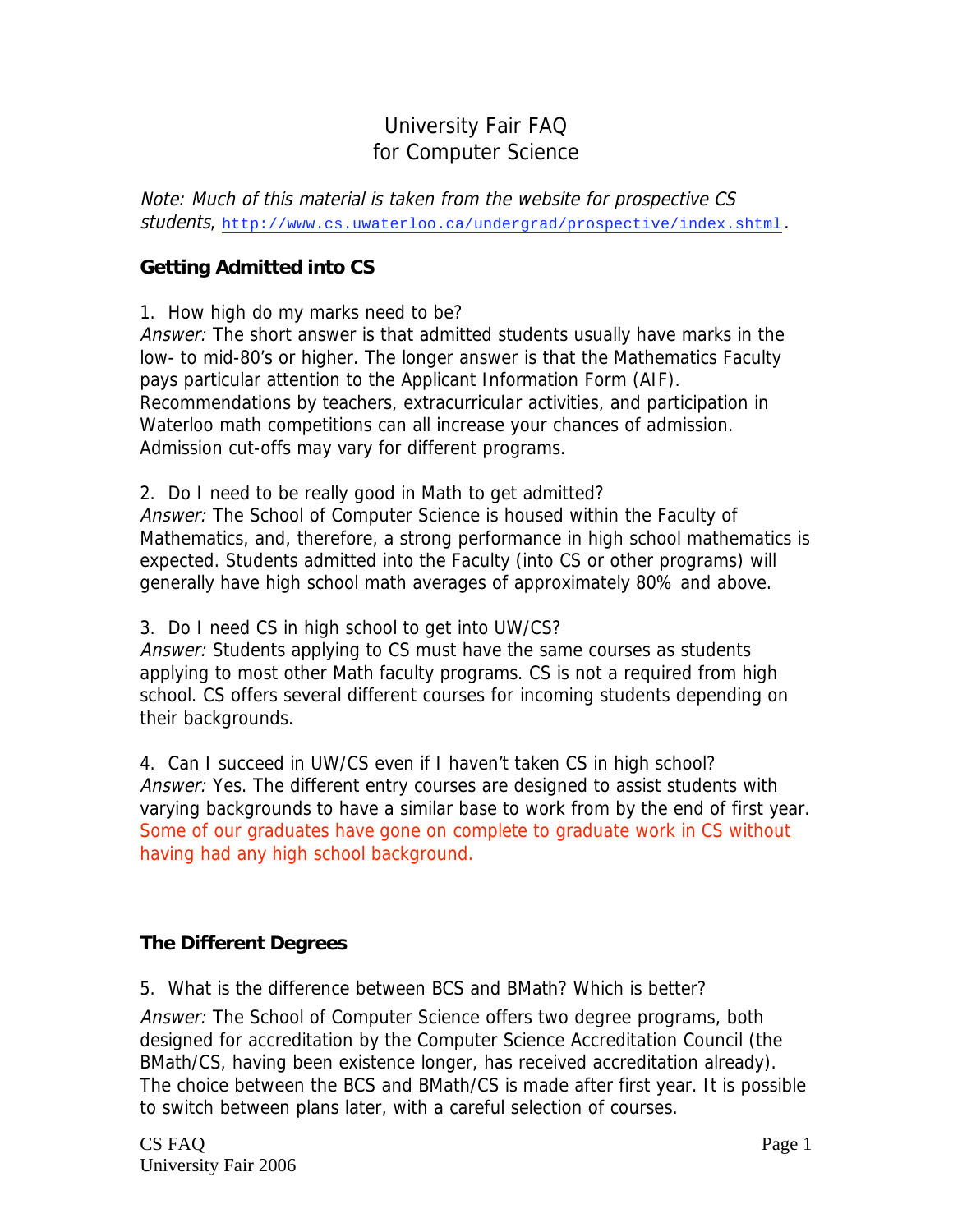- a. The Bachelor of Computer Science (BCS) program is aimed at students who want a solid understanding of computer science, with flexibility to choose from a wide range of elective courses. The Bioinformatics, Business, Digital Hardware, and Software Engineering Options provide concentration in specific areas. You may design your own plan to focus on other areas of interest.
- b. The Bachelor of Mathematics Computer Science (BMath/CS) program combines Waterloo's strengths in both mathematics and computer science by enhancing the BCS requirements with supporting courses with mathematical content. Two options, Business and Digital Hardware, are offered with this degree.

Neither degree is "better" – both have their strengths, and allow students to tailor their programs to their specific interests.

6. What is the Bachelor of Computing and Financial Management Program? Answer: The Bachelor of Computing and Financial Management (BCFM) program is offered jointly by the School of Computer Science and the School of Accountancy. The BCFM program gives students a strong core background in both computer science and accounting and financial management. This program will be of interest to students who would like to pursue careers in the applications of computer science in banking, insurance, investment and finance. *(There is additional information about this program in the Math Faculty FAQ).*

## **Different Programs involving Computers**

7. What is Software Engineering? How is it different from CS?

Answer: Software engineering deals with building and maintaining software systems, with a focus on the activities and issues that arise in developing a software product. Software engineering is one of many disciplines in the field of computing. Both the BCS and BMath(CS) cover introductory software engineering, most notably in CS 246. For students who would like to consider software engineering at greater depth, there are three choices, in order of decreasing flexibility in the rest of your course choices:

- a. Select one or more of the senior level three-course sequence CS 445, CS 446, and CS 447, in which students build a group project from requirements and design through to testing and maintenance as elective choices in your BCS degree.
- b. Complete all three courses in the three-course sequence as well as courses in communication, business, and social issues to obtain a BCS with a Software Engineering Option.
- c. Concentrate on software engineering by enrolling in the Bachelor of Software Engineering (BSE) program. In this highly-focused program, designed to be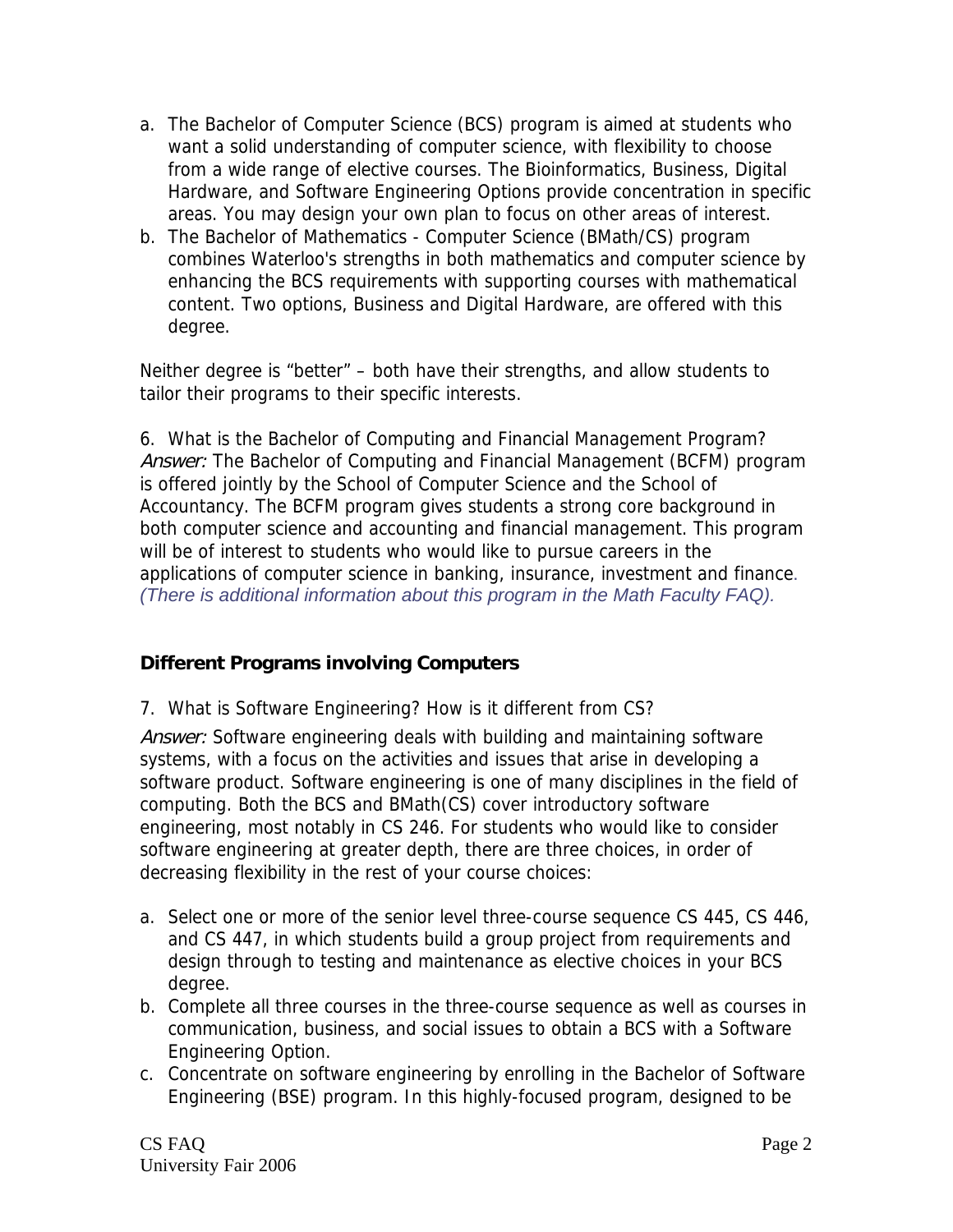accredited by both the Canadian Engineering Accreditation Board and the Computer Science Accreditation Council, students study subsets of the Computer Science and Computing Engineering curricula as well as courses designed specifically for this program (e.g. a project management course and math courses geared towards engineering content). BSE students take all parts of the three-course project sequence.

8. How is Computer Science different from Computer Engineering? Computational Math? Computational Science?

Answer: These programs are all found outside the School of Computer Science, though students in Computational Mathematics may elect to take a few of our major courses and students in Computational Science take courses in our nonmajor stream.

- Computer Engineering, offered by the Faculty of Engineering, deals with the design, development, and application of computer systems. It is more focused on problems in digital hardware and at the hardware/software interface, and it has a greater emphasis on adapting standard designs and on using tools to solve problems.
- Computational Mathematics teaches students to employ the increasing power of computers for solving industrial-size mathematical problems arising in a wide variety of fields (though traditionally called "scientific computation", the application base is now much wider). The development and analysis of mathematical models involves such issues as the implications of finite precision arithmetic, and the efficiency, accuracy and stability of numerical computations.
- Computational Science is a program offered by the Faculty of Science to meet the emerging need for computer-literate scientists in the rapidly evolving information technology sector. Students in this program obtain a sufficiently deep understanding of one of the science disciplines to effectively tackle the types of problems that require sophisticated computer modeling.
- 9. How do Computer Science, Software Engineering and Computer Engineering compare?

Answer: As described above, the three programs do cover some common material, but their focus is different. It is also important to note that both SE and CE are very structured in terms of course selection, and therefore, there is limited opportunity for electives. CS offers much more flexibility in this respect, thereby allowing students a greater opportunity to combine their studies with other areas of interest.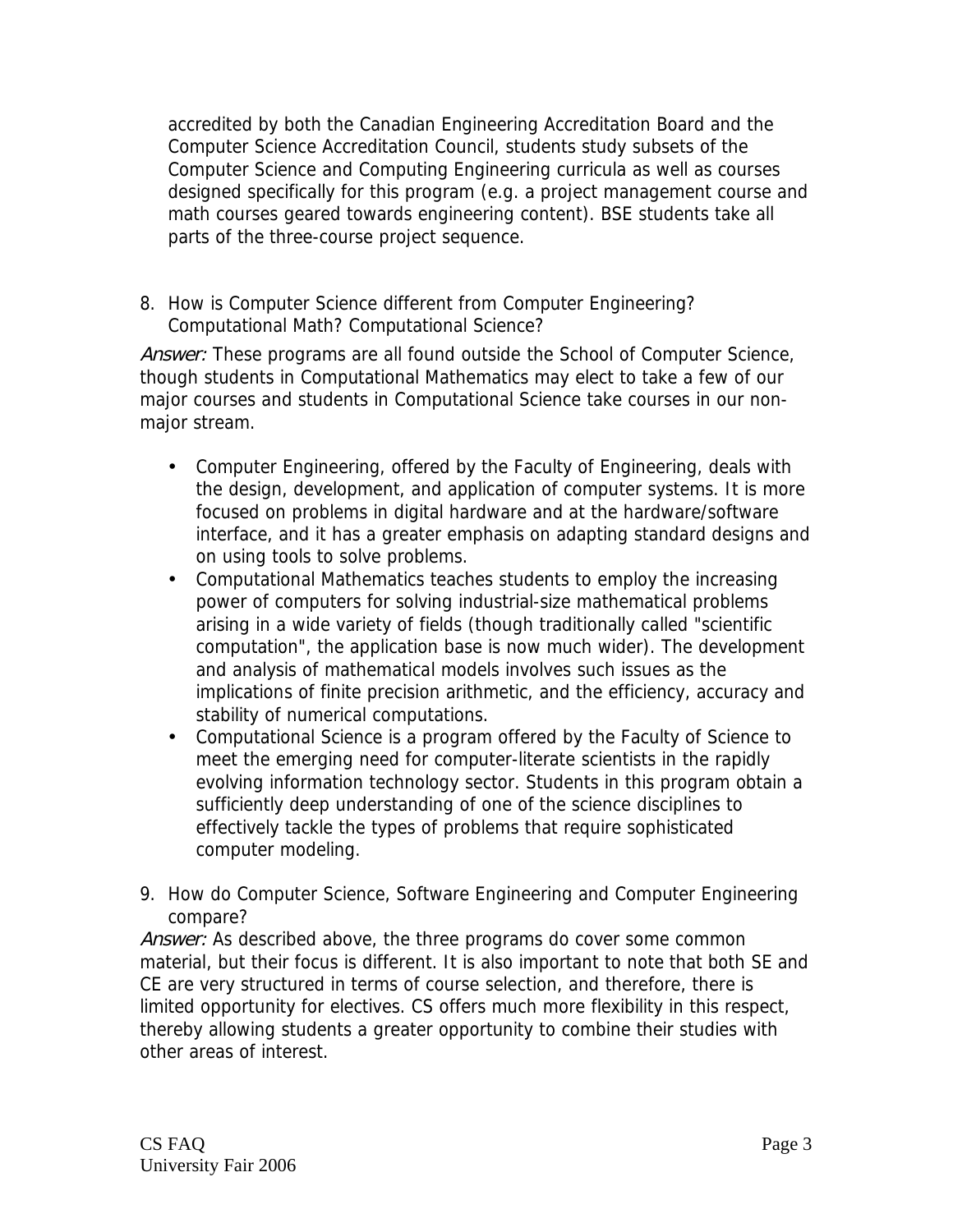## **After I arrive …**

10. What CS course should I take when I arrive?

Answer: The correct course will depend on the individual student. The choice will be between:

- CS 125 is a first course in programming using Java. The course is designed for those with little or no prior programming experience. Students who take CS 125 in 1A will take CS 134 in 1B.
- CS 133 is an introduction to object-oriented programming in Java for students who have had previous experience in other languages. No previous experience in Java is assumed. CS 133 uses the same textbook as CS 125, though certain sections will be covered at an accelerated rate, and examples and assignment questions will take advantage of the prior experience of the students. The increased depth of coverage will better prepare students for the successor course, CS 134, and for subsequent Computer Science courses. Students who take CS 133 in 1A will take CS 134 in 1B.
- CS 135 has been designed to provide challenges for students with prior programming experience while remaining accessible and interesting for students who lack such experience. The main prerequisites for CS 135 are intellectual curiosity and willingness to try an innovative approach. The simple but powerful syntax of Scheme allows CS 135 students to focus earlier (and in more depth) on fundamental concepts of computer science and their relationship to mathematics, while laying the foundations for object-oriented techniques. Students who take CS 135 in 1A will take CS 136 in 1B. Currently available only to regular and 8-stream co-op students.
- CS 134 is the successor course for CS 125 and CS 133, though direct entry is possible. The course assumes programming experience in Java and covers elementary data structures and algorithm analysis. Students majoring in Computer Science who take CS 134 as their 1A Computer Science course will take CS 241, taught in Java and  $C_{++}$ , as their second required Computer Science course.

11. What other courses should I take in first year?

Answer: All Math faculty students take algebra, calculus, and CS in 1A, and linear algebra, calculus and CS in 1B. The other two courses each term are electives of your choice. Students are encouraged to choose courses they find interesting, and to take a range of courses for their electives to expose themselves to a breadth of topics.

Bioinformatics students have no electives in first year – they take a biology, chemistry and chemistry lab in each term of first year.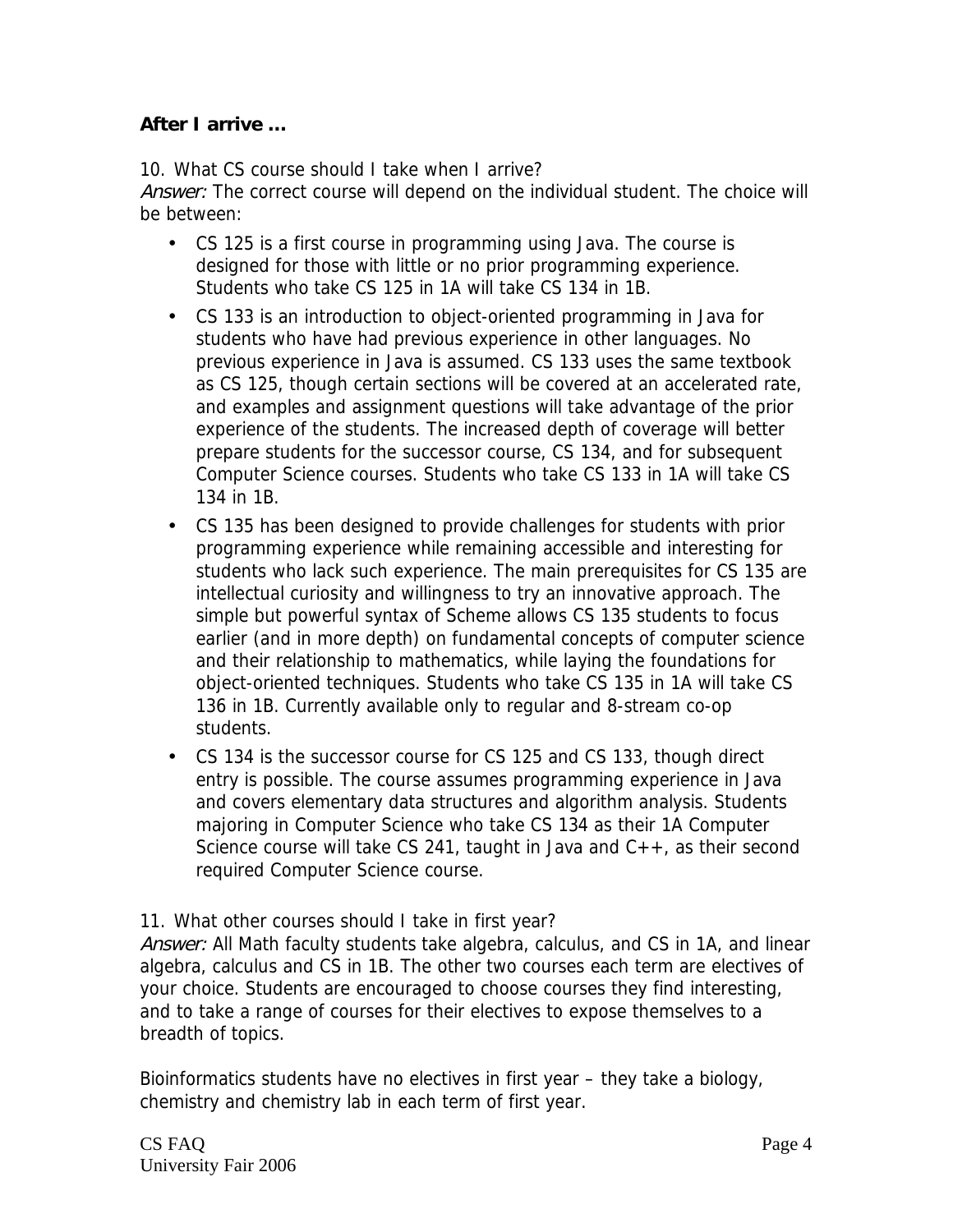12. What languages are taught in first year?

Answer: CS 125, 133, 134, and 136 all use Java, an object-oriented language that was commercially developed and is widely used in industry. CS 136 provides a transition to Java for students who have completed CS 135.

CS 135 is taught in Scheme, a functional programming language (one that relies on the definitions of functions and their application to data, in a style similar to high-school mathematics). Scheme has been used as a teaching language for over twenty years, and is currently in use at many educational institutions, including MIT, Caltech, and the University of California at Berkeley. We are pleased to be the first in Canada to offer this innovative approach (the design, including the textbook and supporting software, has been in use at other universities in North America for several years).

13. When will I learn  $C_{++}$ ?

Answer: In CS241, which for most students is taken in 2A. Students starting in CS134 take this course in 1B.

14. How much math will I take?

Answer: All CS programs include algebra, linear algebra, two calculus, combinatorics, and two statistics courses. Students pursuing a BMath/CS degree will take at least 5 additional math courses.

15. Can I take the advanced math courses as a BCS student? Answer: Yes.

16. Can I study other subjects, or will it all be CS and Math? Answer: Math faculty students are required to take at least 10 courses from outside the faculty. This is to help ensure a well-rounded education. To assist with that goal, CS requires that these electives be from several different areas of study. CS also requires that you study at least one of these areas in a bit more depth.

If you are interested in pursuing a minor in an area outside Math, there is enough room with your course selection to allow that, particularly within the BCS.

The BMath degree allows you to combine your studies in CS with another of Math (C&O, AM, PM, Stats, ActSci).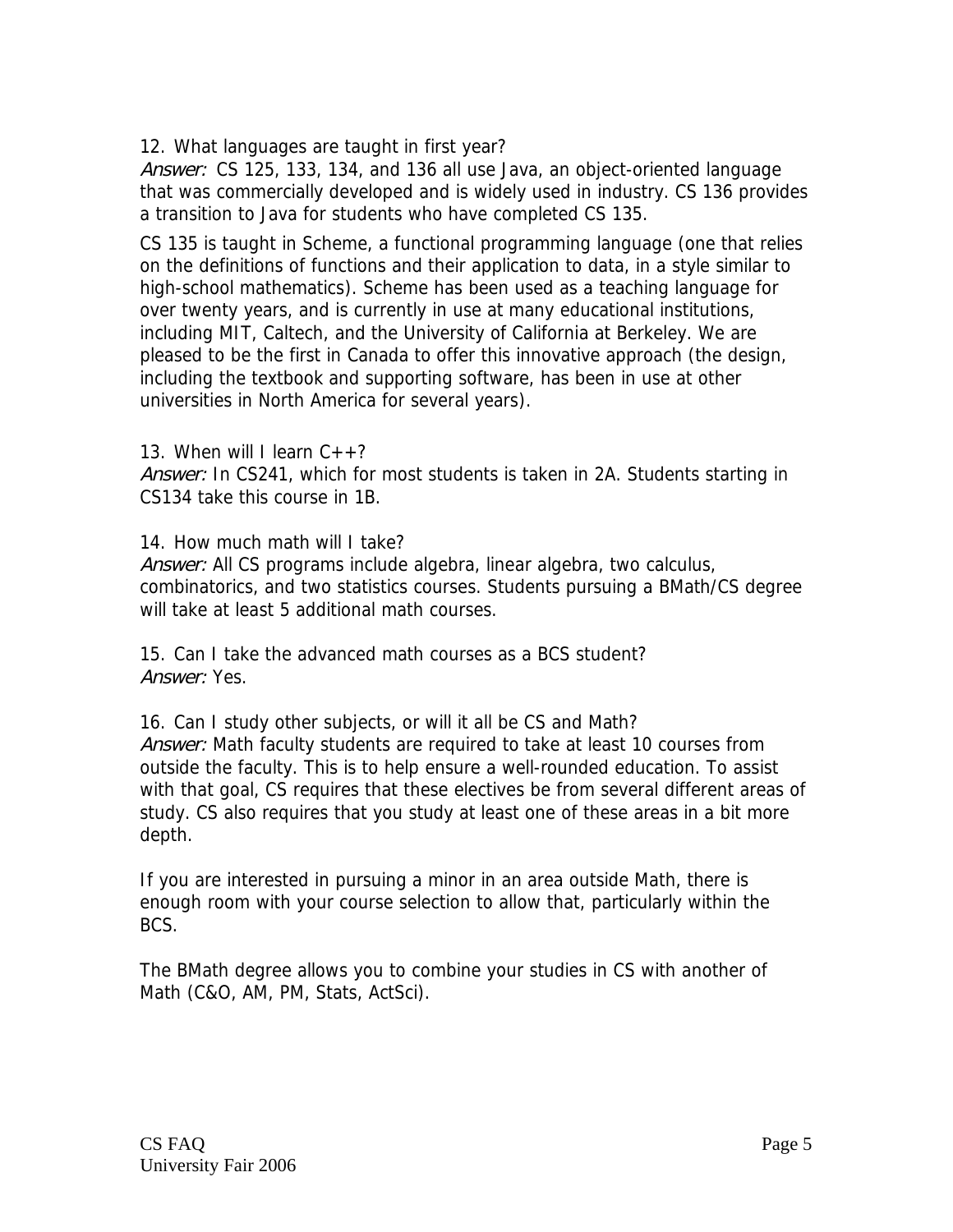#### 17. Can I study Business?

Answer: The School offers a Business option with both the BCS and BMath degrees. This option draws on the expertise of various departments at the University of Waterloo as well as the Wilfrid Laurier University School of Business & Economics by extending the solid technical education offered by the School of Computer Science with courses in accounting, business, communications, economics, and management sciences. Many graduates go on to complete an MBA. (Also mention BCFM)

- 18. What other options are available? Answer: Besides Business and Bioinformatics, the School offers two other options:
	- Digital Hardware Option : Students with interests in both computer science and the electrical engineering aspects of computer systems will find that this option provides them a strong background in each of the areas. This specialized academic plan combines the School of Computer Science's expertise in software with the Computer Engineering Department's expertise in hardware. You apply in your first term; acceptance in one of the limited number of spaces is based on academic performance. (Available with the BCS and BMath/CS, 4 stream co-op only).
	- Software Engineering Option : Software Engineering applies computer science and engineering techniques to the analysis, design, implementation, and maintenance of large software systems. Due to the teamwork needed in projects involving large numbers of people, the option also includes courses in communication, business, and social implications. The core of the academic plan is a three-term team project, involving all stages of the software development life cycle. (Available with the BCS, regular and co-op).

19.Do I need my own computer?

Answer: Do you need your own computer? No. Might you want your own computer? Maybe. UW provides computer labs with all the computing power you need. You may wish to have your own system, however, as a convenience.

If you decide to bring a computer, almost anything you've purchased new within the last 3 years will be good enough. At a minimum, it should have a 650 Mhz processor, 128M RAM, a 20 gigabyte hard disk, a CD-ROM, and a modem or Ethernet card to connect with the outside world. The first thing to upgrade on this basic system would be the memory.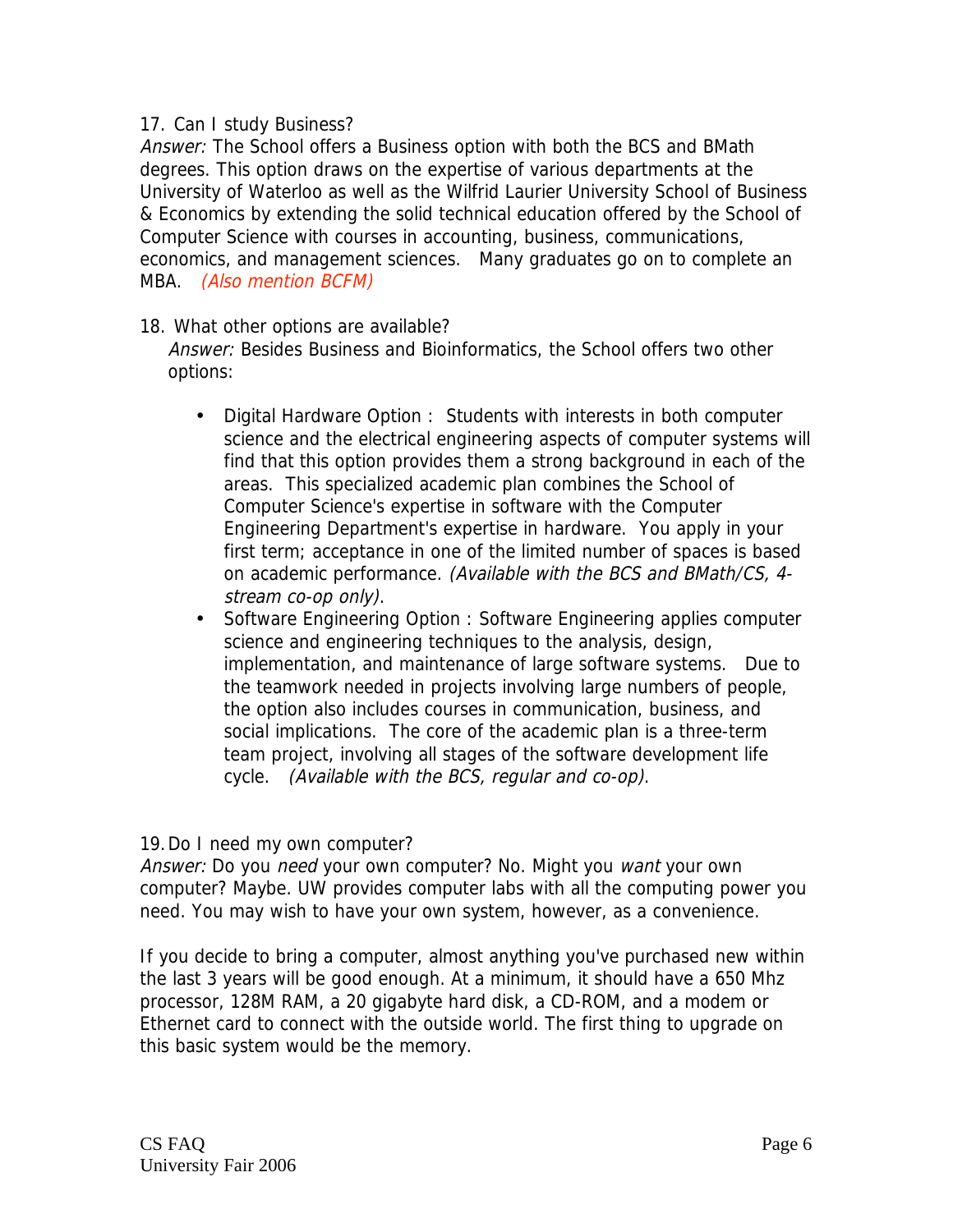20. Will I have a life outside of school?

Answer: While your studies will take up a large percentage of your time (it is, essentially a full-time job during your undergraduate degree), there will be plenty of time to meet new friends and enjoy living on your own. There are lots of student societies (e.g. MathSoc), clubs (including those focused on academics, hobbies, and cultural groups), athletics (at both the varsity and the recreational levels), and lots of opportunities to meet new people. Be sure to check out your residence and all it has to offer. (There is additional information about activities available to Math students in the Math FAQ.)

### **Money and Jobs** (see the Math FAQ for some additional information)

21. What kinds of jobs can I get when I graduate?

Answer: The possibilities for what to do with a CS degree are quite varied. Sample careers of graduates of our CS programs include:

- VP Software, Research in Motion
- Head of Digital Imagery, National Film Board of Canada
- Software Engineer, IBM
- Senior Lecturer, Victoria University of Wellington
- Manager, Animation Research and Development, Pixar Animation Studios
- Research Scientist, Oak Ridge National Laboratory
- Professor, Carnegie Mellon University
- System Design Engineer, Microsoft Corporation.

22. What kind of co-op jobs can I get?

Answer: As with careers after graduation, there are many different co-op positions available for CS students. Recent co-op positions include:

- software tester
- web design
- software designer
- programmer
- help desk support
- university tutor
- research assistant
- financial analyst

Employers have included: TD, Scotiabank, RBC, RIM, Microsoft, UW, Cognos, IBM, iAnywhere, Amazon, Google, Electronic Arts, Pixar, OpenText, MapleSoft, etc.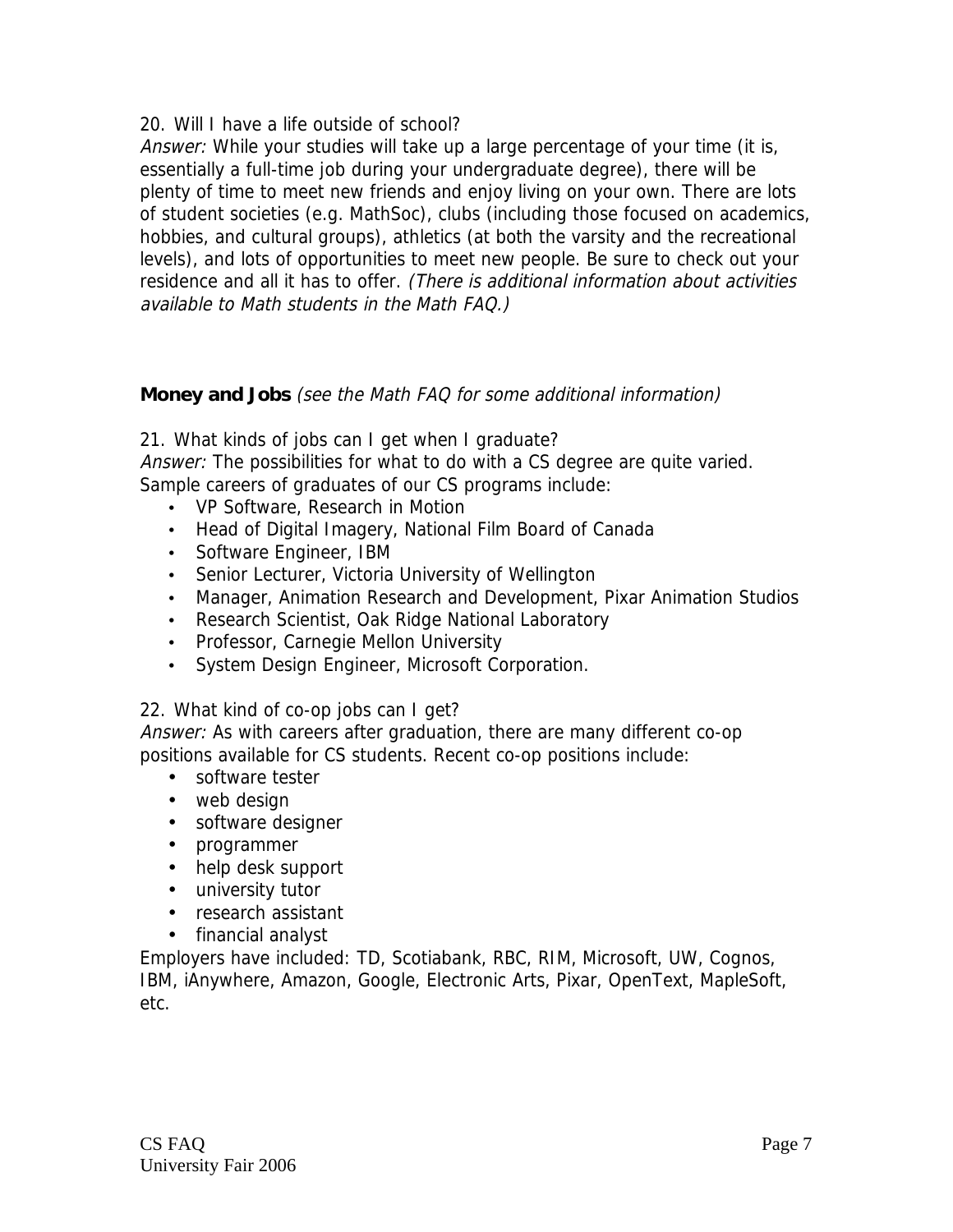#### 23.How much do co-op jobs pay?

Answer: The average salaries, by co-op term, are

- o Work Term 1, up to \$600
- o Work Term 2, up to \$650
- o Work Term 3, up to \$708
- o Work Term 4, up to \$750
- o Work Term 5, up to \$833
- o Work Term 6, up to \$874.

#### 24. Will I be able to find a co-op job?

Answer: In recent terms, Math Faculty students have had an employment rate of 90-95% a term. The Co-operative Education department is available to offer assistance to students with the job search process. Students can improve their opportunities for employment by remaining flexible with respect to both the type of job they are looking for and the location of employment.

#### 25. Are all the jobs in Ontario?

Answer: No, the majority of positions available are inside Ontario, but there generally are positions available throughout Canada and internationally.

### **Bioinformatics**

#### 26. What is Bioinformatics?

Answer: Bioinformatics is a new and highly specialized discipline that has emerged from two remarkable phenomena. The first is found in the evidencegathering, research-intensive world of molecular biology where great amounts of data have been amassing for years. Genome research, for example, has resulted in an exponential growth in the amount of genetic and protein structure data available to biologists. The second is found in the world of computing where increasingly powerful machines, smarter software and tools for analysis, and faster networks for accessing data are being developed. Bioinformatics is the interdisciplinary study that applies the latest ideas of computer science to this wealth of new data to solve important biological problems. The benefits can be applied to the health and medical, agriculture, fisheries, forestry, and environment sectors of society.

Bioinformatics is offered jointly by both the Faculties of Mathematics and Science, combining the strengths of biology and computer science. The Math faculty offers courses in computer science, mathematics, and statistics. Courses through the Faculty of Science in biology, biochemistry and chemistry will increase students' knowledge of organisms, plants and mammals, while they develop research skills and laboratory techniques. Through a series of new